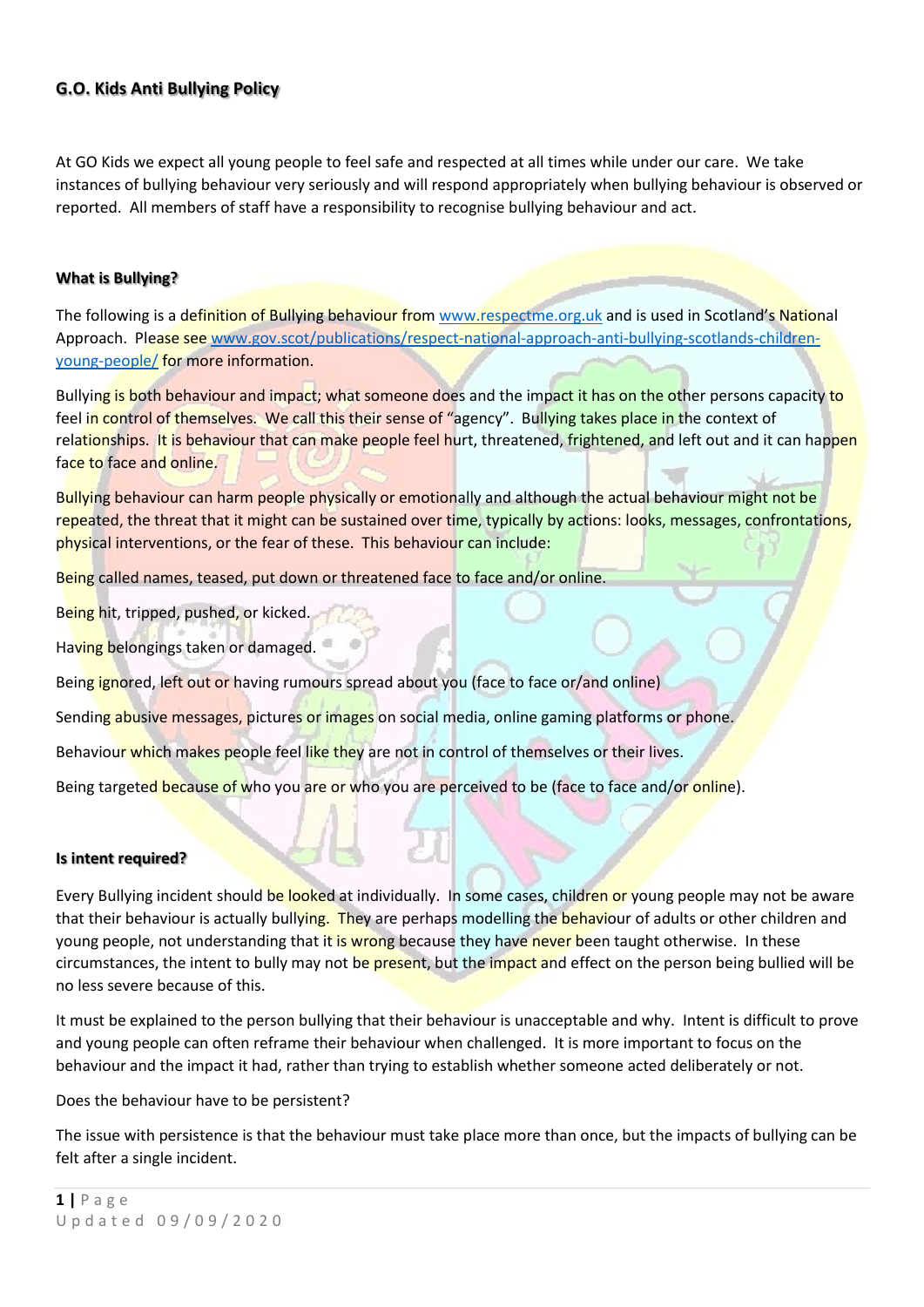Bullying does not need to be persistent to influence the mental health and well-being of a child or young person. For those who have been bullied, the fear and anticipation of further bullying can affect their ability to be themselves and interact with others in a healthy fashion. Bullying behaviour and its potential impacts on children and young people should be addressed as they arise. It is vital to respond to the behaviour that you see and the impact this is having, rather than relying on a rigid definition.

How persistence is viewed by one person – for example daily, weekly, or monthly – may be quite different to how it is viewed by someone else, leading to inequality and inconsistency of practice. It isn't helpful to wait and see if a pattern or repetition emerges before taking action. Although bullying is usually persistent, a single incident can have a significant impact on some children and young people by instilling a fear that it might happened again.

### **What about impact?**

Bullying can affect people in different ways, and this should be taken into consideration. If you are unsure if behaviour is bullying, look at the effect it is having on the child or young person. If they are unable to respond effectively and regain their sense of self and control in the situation, adults need to intervene to help restore it. Keeping the focus on impact reduces the emphasis on issues of persistence and intent. What you do about bullying is more important than how you define it.

We should always remember that children will tease each other, fall in and out with each other, have arguments, stop talking to each other and disagree about what they like and do not like. This is a normal part of growing up and should be distinguished from bullying. However, in an environment where this behaviour is left unchecked, it can lead to bullying, making those being bullied feel afraid, uncomfortable, and unsafe in their environment.

All behaviour communicates feelings. Our response should focus on identifying how someone feels and helping them to cope with and respond to those feelings. Children and young people may act out of character when they are being bullied and changes in behaviour can be signals that something is wrong. We need to focus on what someone did and the impact that it had.

**In short bullying is more about the effect that behaviour has on someone than whether the behaviour was intentional or ongoing. We should focus more on the behaviour and how we can prevent it or change it rather than labels and definitions.**

**If one person's behaviour has upset another person, we should do something about it.**

The United Nations Convention of the Rights of the Child states that

- Article 15 Children have the right to meet together and join groups and organisations, as long as it does not stop other people from enjoying their rights. In exercising their rights, children have the responsibility to respect the rights, freedoms, and reputations of others.
- Article 19 children have the right to be **protected from being** hurt and mistreated, physically, or mentally.
- Article 29 Children's education should develop each child's personality, talents, and abilities to the fullest. It should encourage children to respect others, human rights, and their own and other cultures. It should also help them learn to live peacefully, protect the environment and respect other people.
- Article 31 -Children have the right to relax and play, and to join in a wide range of culture, artistic and other recreational activities.

### **Prejudice Based Bullying Behaviour**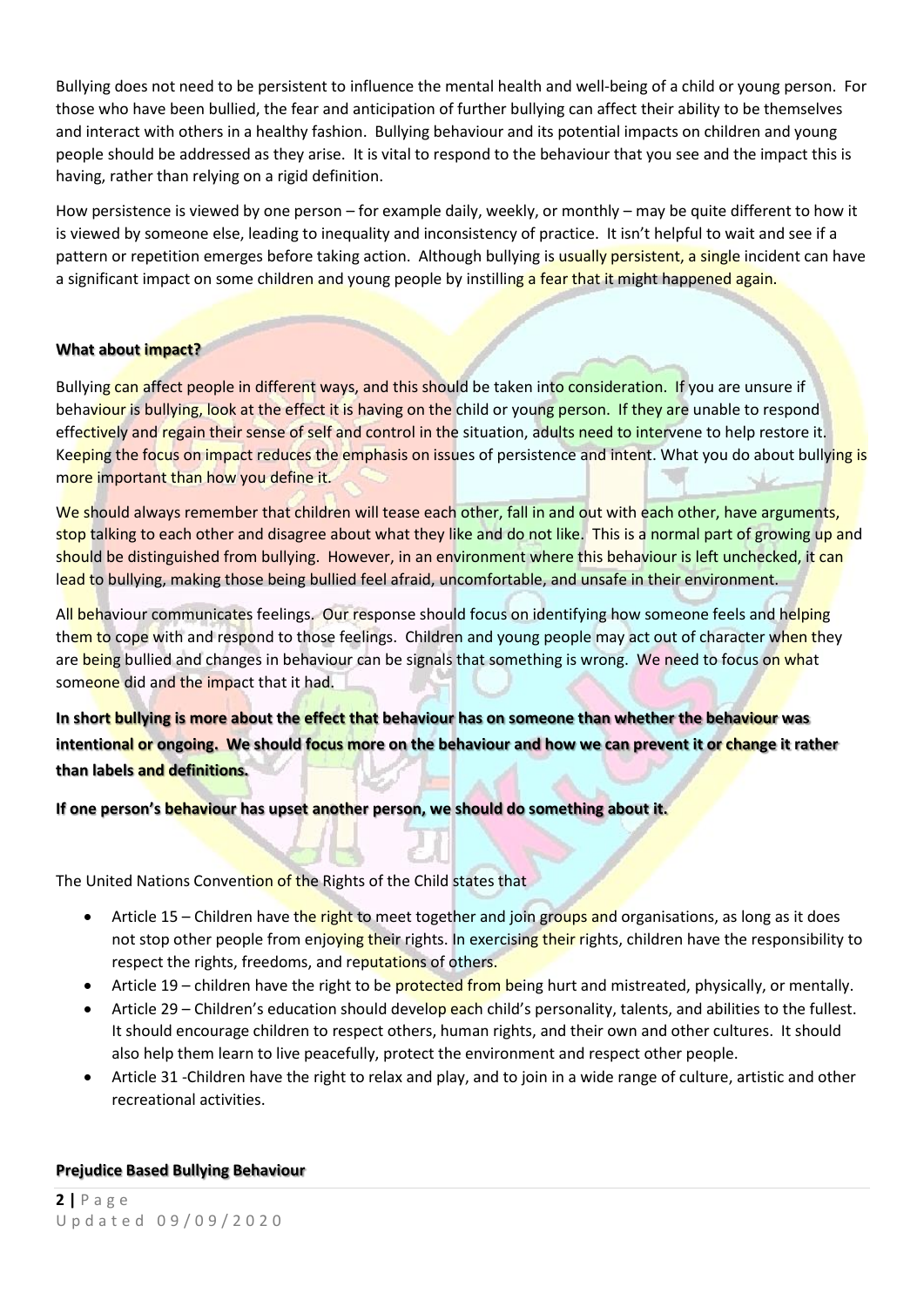When bullying behaviour focuses on a part of someone's identity, such as their ethnic origin, religion, gender, or sexual orientation, this is classed as prejudice-based bullying behaviour. Under the Equality Act 2010, Education Services has an obligation to address prejudice-based bullying behaviour and failure to do so may be discrimination. These include age, disability, race religion or belief, sex, sexual orientation, transgender status, marital status or pregnancy or maternity.

### **Prevention**

GO kids promotes an open, friendly, and respectful environment for all adults, young people and children using our service. It is made clear from induction (of both children and staff) that bullying is never acceptable. Children and young people are encouraged to speak to the adults if they have any concerns and the staff take the time to get to know the children on order to recognise any red flags that may indicate bullying behaviour.

Staff will always lead by example by discussing any behavioural concerns with the children in a calm and respectful manner. We will never use derogatory language towards the young people or other staff members and will behave in a **professional way regardless of emotions/feelings.** 

Staff will never use physical punishments when dealing with children or adults.

GO kids have a "Buddy" system for new children where an older child can be their go to, should they have any fears.

Adults will discuss bullying regularly with the children to reinforce our Anti Bullying stance and reassure them of the actions that we will take regarding bullying.

Children are encouraged to express their feelings and to listen and to respect other opinions that differ from their own.

Children will be listened to when expressing their feelings. These will be taken seriously and dealt with appropriately.

We ask that all parents/guardians and young people inform a member of staff if they are aware of any bullying happening in the club.

### **How we deal with allegations of Bullying**

When a child discloses that they are being bullied, the member of staff will take the allegation seriously. They will take some time with the child to get a clear understanding of what has been going on.

Where possible (no threat of physical harm) children will be guided through mediation by a member of staff where both children can express their feelings on an incident and listen to the other side. The final outcome of this conversation will be to allow the children to come to a resolution that they are both comfortable with.

Staff will offer advice if children are unable to come to a mutual understanding. Parents will be informed on collection.

Where there is physical bullying (pushing, hitting, tripping etc) the child displaying the behaviour will be removed from the area while another member of staff ensures the safety of the child being bullied. Once all parties have calmed and any injuries have been treated, staff will discuss what happened with both children ad any other children who may have witnessed the situation, individually and anonymously to get a full picture of what happened. All findings will be recorded on an incident form which will be shown to and signed by the child's parent/guardian. If a child receives 3 incident forms, they may be excluded from the club.